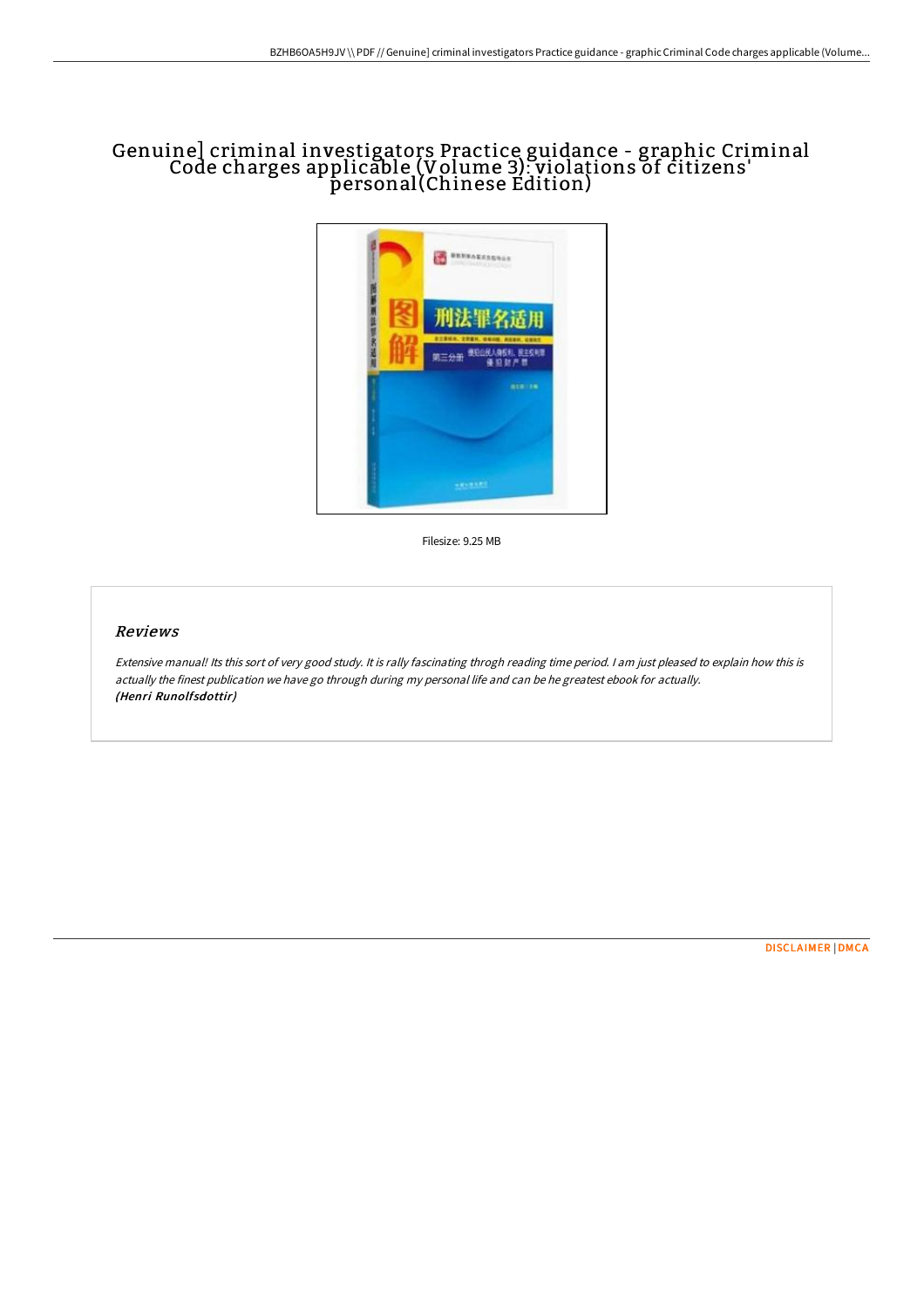## GENUINE] CRIMINAL INVESTIGATORS PRACTICE GUIDANCE - GRAPHIC CRIMINAL CODE CHARGES APPLICABLE (VOLUME 3): VIOLATIONS OF CITIZENS' PERSONAL(CHINESE EDITION)



paperback. Condition: New. Ship out in 2 business day, And Fast shipping, Free Tracking number will be provided after the shipment.Paperback. Pub Date :2012-05-07 Pages: 510 Publisher: China Legal Publishing title: the latest criminal case handling practical instruction - graphic Criminal Code charges applicable (Volume 3): violation of civil rights. democratic rights crimes Original: : 89.00 yuan Qu Lai Press: China Legal Publishing Publication Date: May 7. 2012 ISBN: 9.787.509.336.465 words: Page: 510 Edition: 1st Edition Binding: Paperback: 16 commodity identification: asinB0083DDU Editor's Choice the latest criminal investigators Practice guidance graphic Penal Code offenses applicable (Volume 3): violation of civil rights. democratic rights crimes Editor's Choice: the Criminal Law of the People's Republic of China (hereinafter referred to as the Criminal Law) since 1997 has been amended and promulgated After several amendments. and constantly improve. February 25. 2011. the People's Republic of China of the Eleventh National People's Congress Standing Committee adopted at the 19th meeting of the Amendment to the Criminal Law of the People's Republic of China (viii) (hereinafter referred to as The Criminal Law Amendment (h) Criminal Policy). the theory of China's penalty made a significant improvement of our penalty structure sentencing system more rigorous execution system specifications to reduce the 13 death penalty charges. to retain the death penalty. strict control and careful application of the death penalty. oriented more clear; perfect control sentence and probation. parole execution. increase the punishment of organized crimes. dangerous driving. malicious Wages violations incriminate reduce food and drug safety crimes incriminate threshold heavier its legal punishment reflects the requirements of implementing the criminal policy of combining punishment with leniency. According to the Criminal Law Amendment (h). the Supreme People's Court. Supreme People's Procuratorate issued on April 27. 2011 on the implementation of the Criminal Law of the People's Republic...

 $\mathbf{H}$ Read Genuine] criminal investigators Practice guidance - graphic Criminal Code charges applicable (Volume 3): violations of citizens' per [sonal\(Chinese](http://techno-pub.tech/genuine-criminal-investigators-practice-guidance.html) Edition) Online

B Download PDF Genuine] criminal investigators Practice guidance - graphic Criminal Code charges applicable (Volume 3): violations of citizens' per [sonal\(Chinese](http://techno-pub.tech/genuine-criminal-investigators-practice-guidance.html) Edition)